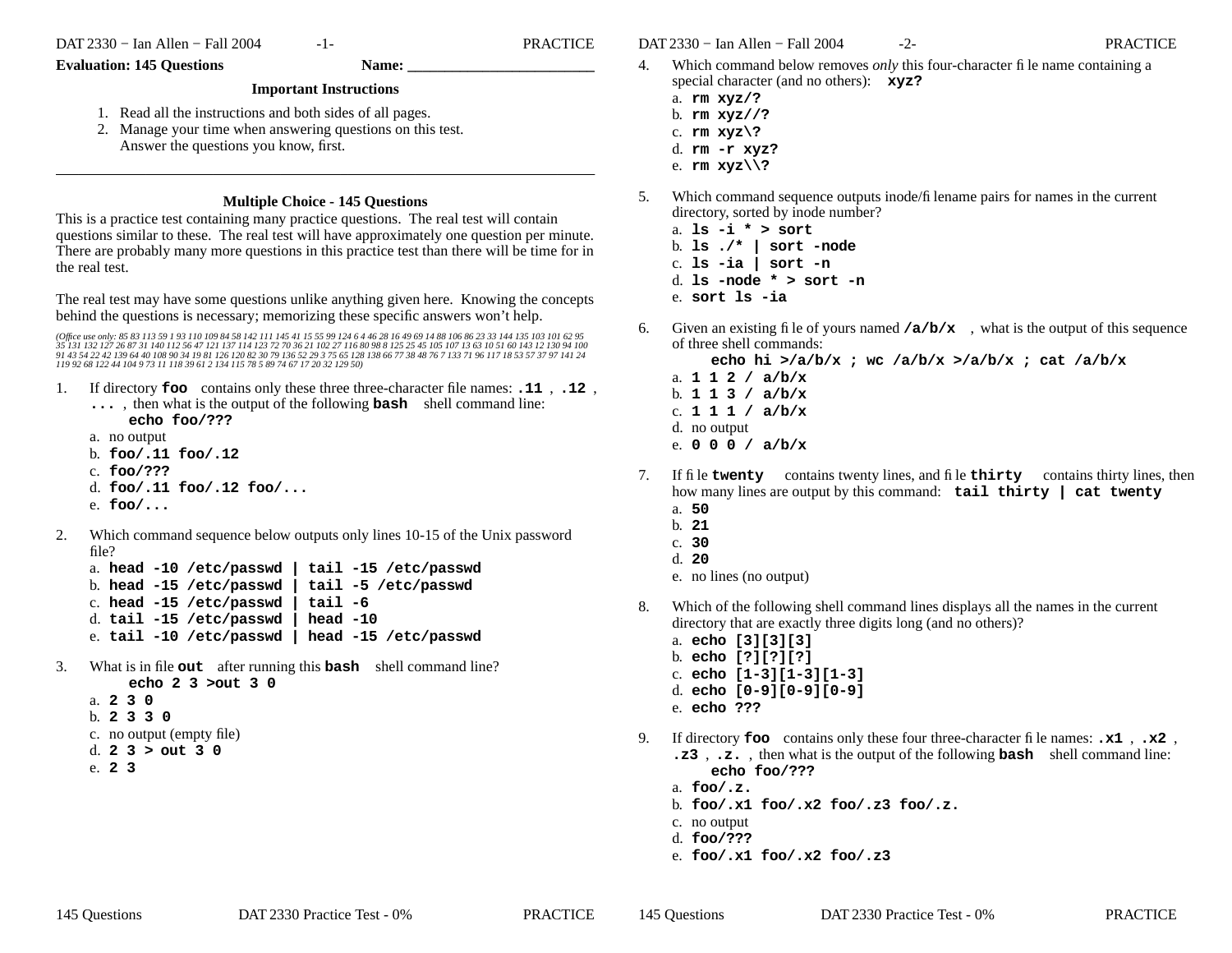- 10. Which command below removes *only* this four-character file name containing a special character (and no others): **\*dog**
	- a. **rm \\\*dog**
	- b. **rm ./\\*dog**
	- c. **rm .\/\*dog**
	- d. **rm ?dog**
	- e. **rm /\*dog**
- 11. What would you see if you typed this command: **cat /users** a. The contents of the file **users** located in your home directory
	- b. The contents of your subdirectory named **users**
	- c. The contents of your directory named **users**
	- d. The contents of the file **users** located in the parent directory
	- e. The contents of the file **users** located in the root directory
- 12. If file **ten** contains ten lines, and file **twenty** contains twenty lines, then how many lines are output by this command: **cat twenty | sort ten**
	- a. **60**
	- b. **10**
	- c. **20**
	- d. no lines (no output)
	- e. **30**
- 13. When doing an **ls -a** , the output pathname that is a double dot (**..** ) signifies what?
	- a. A hidden file.
	- b. The parent directory.
	- c. The current directory.
	- d. The root directory.
	- e. A file or directory with double links.
- 14. What appears on your screen after this bash shell command line?

# **echo hi >out ; wc -c out**

- a. **3 <sup>o</sup> ut**
- b. **4 <sup>o</sup> ut**
- c. **5 o ut**
- d. no output
- e. **2 <sup>o</sup> ut**
- 15. If you type the command **sort** which of the following key sequences will send an EOF and take you immediately back to the command prompt?
	- a. **[CTRL-C]**
	- b. **[CTRL-U]**
	- c. **[CTRL-D]**
	- d. **[CTRL-L]**
	- e. **[CTRL-R]**

DAT 2330 − Ian Allen − Fall 2004 -4- PRACTICE

- 16. Which command below removes *only* this four-character file name containing a special character (and no others): **\*xyz**
	- a. **rm ''\*xyz**
	- b. **rm ''\*xyz''**
	- c. **rm "\*xyz"**
	- d. **rm \*xyz**
	- e. **rm \*"xyz"**
- 17. If file **a** contains twenty lines, and file **b** contains thirty lines, then how many lines are in file **out** after this sequence of **bash** shell commands:

**cat a b >c ; head c >c ; sort a b c >out**

- a. no lines (empty file)
- b. **50**
- c. **60**
- d. **100**
- e. **30**
- 18. Which of these command sequences will make **file3** contain all of the content of **file1** followed by all of the content of **file2** ?
	- a. **cp file1 file2 >file3**
	- b. **cat file1 file2 >file3**
	- c. **cp file1 >file3 file2 >file3**
	- d. **echo file1 file2 >file3**
	- e. **mv file1 file2 >file3**
- 19. If /bin/bash is a file name, which of the following pathnames always leads to the same file?
	- a. **/bin/bash/..**
	- b. **/bin/bash/.**
	- c. **/../../bin/bash**
	- d. **./bin/bash**
	- e. **/bin/../bash**
- 20. How can you ask the **bash** (Linux) shell to complete commands or file names for you?
	- a. Type **[ALT]-[F2]** the shell will present a menu of commands.
	- b. Type **[CONTROL]-[D]** and the shell will present a menu of commands.
	- c. You can type the first part of the command or file name and press the **ALT** key.
	- d. You can type the first part of the command or file name and press the **TAB** key.
	- e. Type **[CONTROL]-[ALT]-[DEL]** and the shell will present a menu of commands.
- 21. In an empty directory, what appears on your screen after this bash command line? **touch a ; ls | wc -l**
	- a. **2**
	- b. **3**
	- c. **0**
	- d. no output
	- e. **1**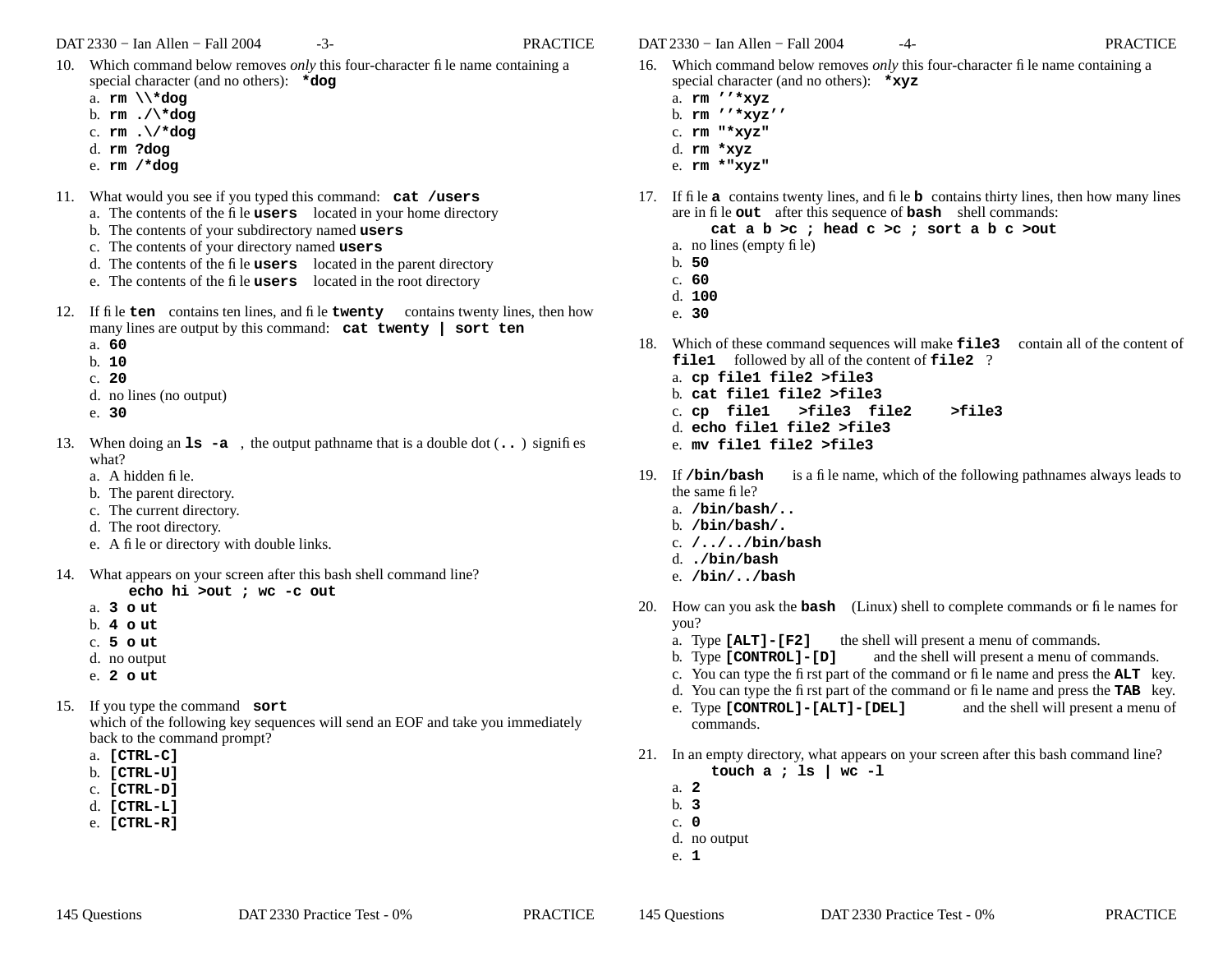DAT 2330 − Ian Allen − Fall 2004 -5- FRACTICE

- 22. Which of the following is true, given this long directory listing from **ls** : **drwxr-x--x 123 ian user 456 May 30 12:35 dir**
	- a. The number 456 is the count of links (names) this directory has.
	- b. The number 123 is the inode number of this directory.
	- c. The number 123 is the size of this directory.
	- d. The number 456 is the size of this directory.
	- e. The number 123 is the octal permissions of this directory.
- 23. If you type the command **head**

which of the following key sequences will send an EOF and take you immediately back to the command prompt?

- a. **[CTRL-U]**
- b. **[CTRL-R]**
- c. **[CTRL-L]**
- d. **[CTRL-C]**
- e. **[CTRL-D]**
- 24. If file **/a/b** contains ninety-nine lines, each of which is the two-digit line number of the line in the file (**<sup>01</sup>** through **99** ), what is the output of this command:
	- **sort /a/b /a/b | tail -4 | head -1**
	- a. **04 04**
	- b. **98**
	- c. **96 96**
	- d. **96**
	- e. **01 01**
- 25. How many lines are in the file **out** after this command sequence: **echo hi >x ; echo ho >>x ; cat x x x >out**
	- a. **1**
	- b. **3**
	- c. **2**
	- d. **6**
	- e. nothing empty file no data
- 26. Which command line below does not show any lines from inside the file **out** ?
	- a. **wc out**
	- b. **more out**
	- c. **tail out**
	- d. **head -99 out**
	- e. **sort -n out**
- 27. Which of these command sequences will make file **foo** contain all of the content of file **a** followed by all of the content of file **b** ?
	- a. **mv a b >foo**
	- b. **echo a b >foo**
	- c. **cp a b >foo**
	- d. **cp a >foo ; cp b >>foo**
	- e. **cat a >foo ; cat b >>foo**
- DAT 2330 − Ian Allen − Fall 2004 -6- contractive property of the PRACTICE
	- 28. What is the output of this successful command sequence? **cd /home/dir ; mkdir one ; mkdir two ; pwd**
		- a. **/home/dir/one/two**
		- b. **/home/dir/two**
		- c. **/home/dir**
		- d. **/two** e. **/home/dir/one**
- 29. If directory **/a/b** contains these four three-character file names: **.aa** , **.ab** , **.a?** , **.a\*** , then what is the output of the following **bash** shell command line: **echo /a/b/???**
	- a. no output
	- b. **/a/b/.aa /a/b/.ab**
	- c. **/a/b/.aa /a/b/.ab /a/b/.a? /a/b/.a\***
	- d. **/a/b/.a?**
	- e. **/a/b/???**
- 30. How many arguments does the shell pass to this **echo** command:

## **echo " 1 2 " three ' 4 ' five"6"**

- a. Four arguments.
- b. Nine arguments.
- c. Three arguments.
- d. Five arguments.
- e. One argument.
- 31. What is the output of this bash shell command line in an empty directory? **echo '\$SHELL'**
	- a. **\$SHELL**
	- b. no output
	- c. **'/bin/bash'**
	- d. **/bin/bash**
	- e. **'\$SHELL'**
- 32. What can you do to get back (redo) the last command you typed to the **bash** (Linux) shell?
	- a. Use the "UpArrow" key.
	- b. Type [CONTROL]-[ALT]-[DEL]
	- c. Type [CONTROL]-[BACKSPACE]
	- d. Type [ALT]-[F2]
	- e. Use the "PageUp" key.
- 33. Which of the following statements is true about this shell command line: **>/a/b/c cat /a/b/d**
	- a. The command is always invalid.
	- b. The command **/a/b/c** sees two arguments.
	- c. The command **/a/b/c** sees only one argument
	- d. The command **cat** sees two arguments.
	- e. The command **cat** sees only one argument.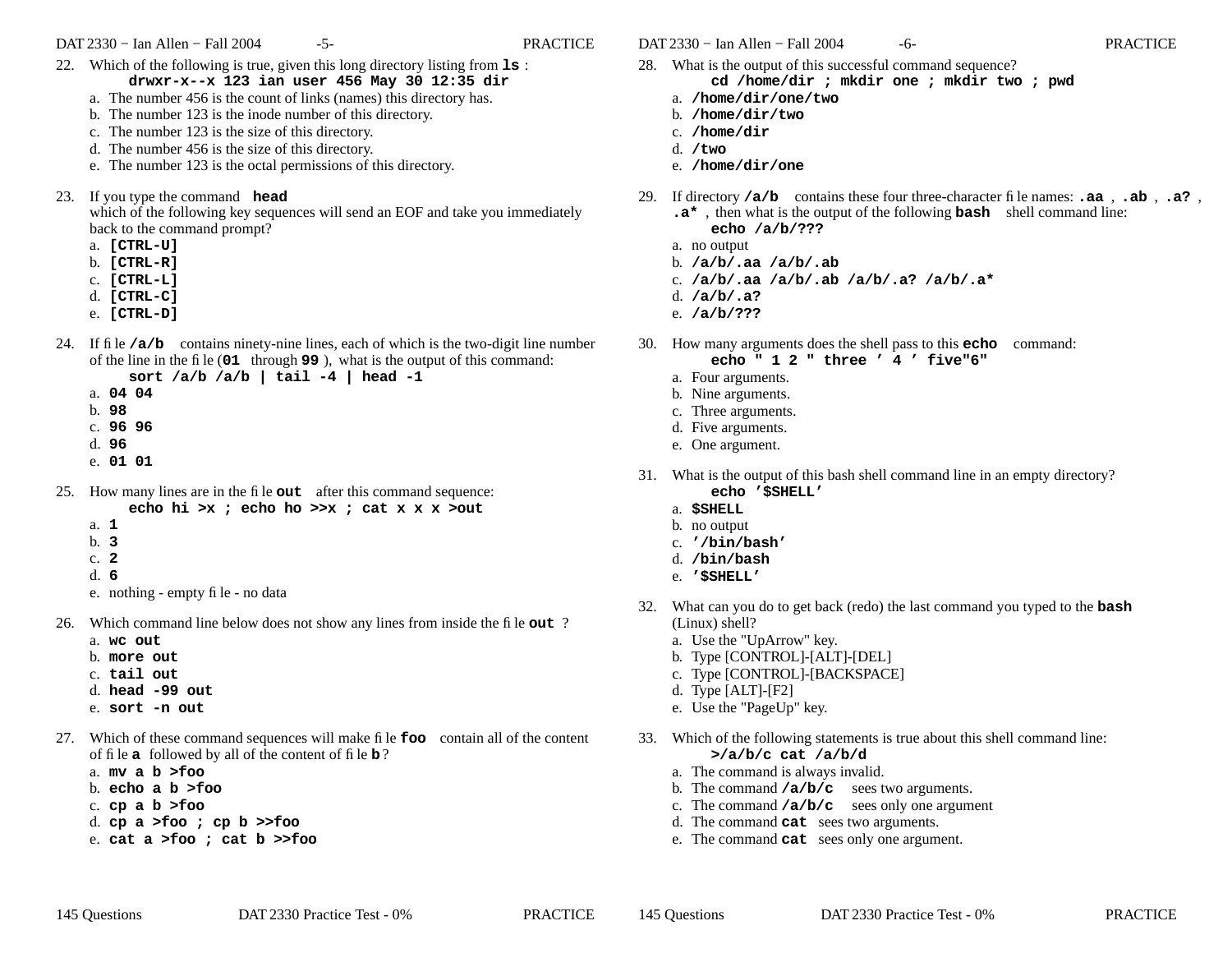DAT 2330 − Ian Allen − Fall 2004 -7- PRACTICE

- 34. If my current directory is **/bin** , which of these pathnames is equivalent to the file name **/bin/ls** ?
	- a. **./bin/ls**
	- b. **../bin/ls/.**
	- c. **ls/.**
	- d. **../../bin/ls**
	- e. **/root/bin/ls**
- 35. If file **/a** contains thirty lines, and file **/b** contains fifty lines, then how many lines are in file **/c** after this sequence of shell commands:

**cat /a /b >/c ; sort /c >/c ; sort /c /a /b >/c**

- a. **160**
- b. no lines (empty file)
- c. **50**
- d. **30**
- e. **80**
- 36. How many lines are in file **out** after this bash shell command line? **echo hi >dog >cat >out**
	- a. **1**
	- b. no output (empty file)
	- c. **2**
	- d. no such file (file does not exist)
	- e. **3**
- 37. What is the output of this sequence of three shell commands:
	- **echo hi >hi ; head hi >hi ; wc hi**
	- a. **224h i**
	- b. **113h i**
	- c. **000h i**
	- d. no output e. **112h i**
- 38. What appears on your screen after this bash shell command line?

**echo hi >a ; ls a | wc -c**

- b. **4**
- c. no output
- d. **1**

a. **3**

- e. **2**
- 39. If your terminal type is **xterm,** what is the output of this **bash** shell command line? **echo '\$TERM'**
	- a. **\$TERM**
	- b. no output
	- c. **'\$TERM'**
	- d. **'xterm'**
	- e. **xterm**

DAT 2330 − Ian Allen − Fall 2004 -8- PRACTICE

- 40. If your PATH variable contains **/bin:/usr/bin** , what is the output of this **bash** shell command line? **echo '\$PATH'**
	- a. **/bin:/usr/bin**
	- b. **/bin**
	- c. **\$PATH**
	- d. **'\$PATH'** e. **'/bin'**
- 41. How many arguments does the shell pass to this **echo** command: **echo "cow "y " bat 'man x' " pig'a "hop' a b**
	- a. Five arguments.
	- b. Six arguments.
	- c. Four arguments.
	- d. Seven arguments.
	- e. Eleven arguments.
- 42. Which of the following is true, given this long directory listing from **ls** : **drwxr-x--x 256 ian user 512 May 30 12:35 dir**
	- a. The number 256 is the octal permissions of this directory.
	- b. The number 512 is the size of this directory.
	- c. The number 512 is the count of links (names) this directory has.
	- d. The number 256 is the size of this directory.
	- e. The number 256 is the inode number of this directory.
- 43. Which of these command sequences will make file **out** contain all of the content of file **in1** followed by all of the content of file **in2** ?
	- a. **cp in1 in2 >out**
	- b. **mv in1 in2 >out**
	- c. **cat in1 in2 >out**
	- d. **echo in1 in2 >out**
	- e. **cp in1 >out in2 >out**
- 44. What is the output of this shell command line in an empty directory? **echo \***
	- a. **.** $b.$ . **. . .** c. an error message from **echo** saying **\*** does not exist d. **\***e. no output
- 45. Which of the following pathnames always leads to the same file named: **/etc/passwd** ?
	- a. **../etc/passwd**
	- b. **/etc/passwd/.**
	- c. **/etc/../etc/passwd**
	- d. **/etc/./etc/../passwd**
	- e. **./etc/passwd**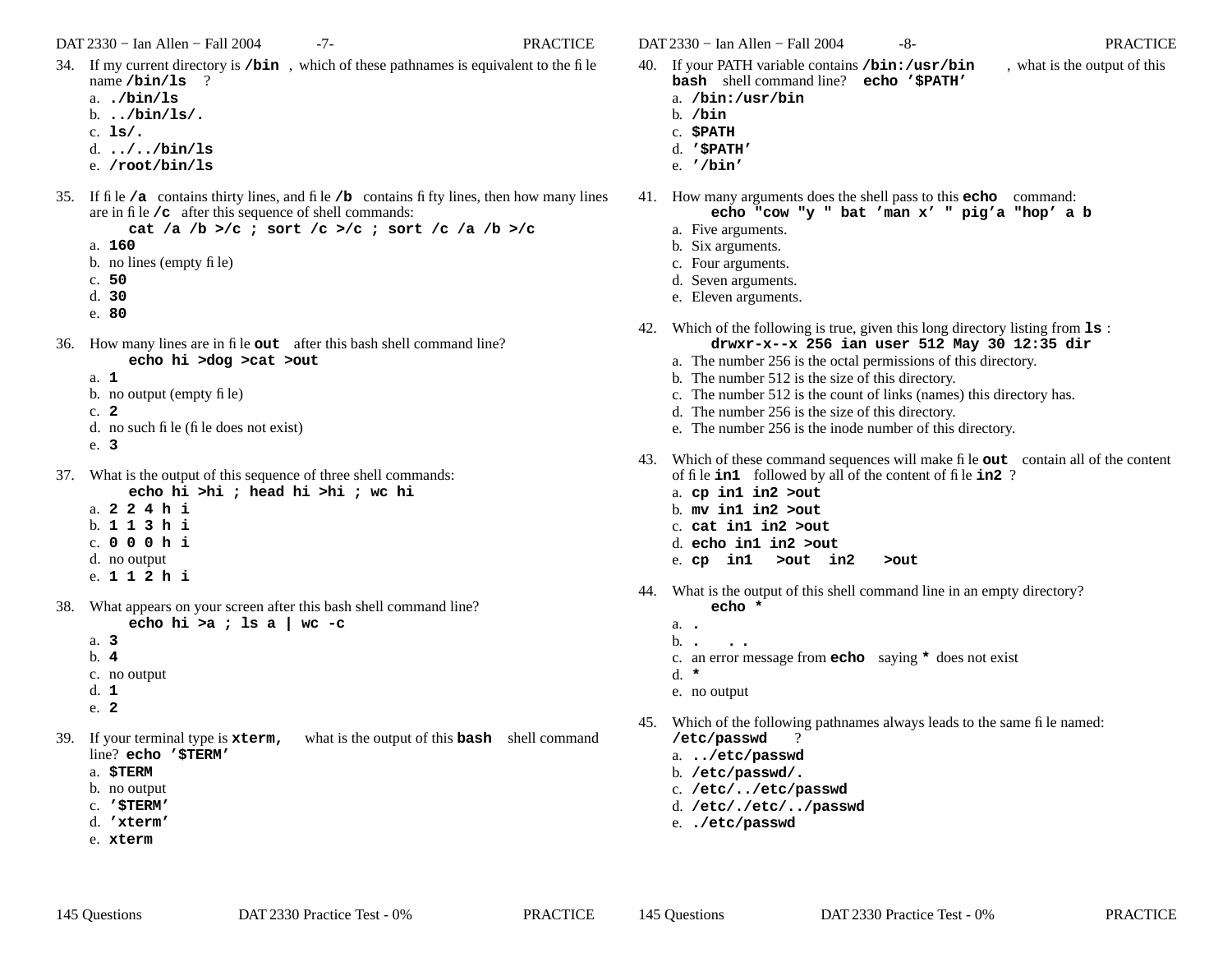DAT 2330 − Ian Allen − Fall 2004 -9- PRACTICE

- 46. What is in file **out** after running this bash shell command line? **echo a >out b c**
	-
	- a. no output b. **echo a**
	- c. **abc**
	- d. **a**
	- e. **b <sup>c</sup>**
- 47. Which command below removes *only* this four-character file name containing a special character (and no others): **cat?**
	- a. **rm \cat?**
	- b. **rm ''cat?''**
	- c. **rm cat/?**
	- d. **rm ""cat?""**
	- e. **rm "cat?"**
- 48. If file **nine** contains nine lines, each of which is the one-digit line number of the line in the file (**<sup>1</sup>** through **9** ), what is the output of this command:
	- **sort nine nine | tail -4 | head -1** a. **6 6**
	- b. **8**c. **1 1** d. **6**
	- e. **4 4**
- 49. What command shows all the lines in filethat contain the string **idallen** ?
	- a. **cat /etc/group > grep idallen**
	- b. **grep idallen >/etc/group**
	- c. **cat /etc/group | wc idallen**
	- d. **grep idallen /etc/group**
	- e. **grep /etc/group idallen**
- 50. Which Unix command sequence deletes a directory and everything inside it?
	- a. **rmdir -all dir**
	- b. **rm -r dir**
	- c. **rm -all dir**
	- d. **rmdir -r dir**
	- e. **deltree -all dir**
- 51. What is in file **cow** after running this **bash** shell command line? **echo one two >cow three**
	- a. no output (empty file)
	- b. **one two**
	- c. **one two cow three**
	- d. **echo one two**
	- e. **one two three**

DAT 2330 − Ian Allen − Fall 2004 -10- PRACTICE

- 52. If file **/a** contains thirty lines, and file **/b** contains fifty lines, then how many lines are output by this command: **cat /a | sort /b**
	- a. **50**
	- b. **20**
	- c. **80**
	- d. no lines (empty file)
	- e. **30**
- 53. What is in the file **bar** after this command sequence: **echo hi >x ; echo ho >x ; mv x y >bar**
	- a. **hi**
	- b. **hi** followed by **ho**
	- c. nothing empty file no data
	- d. **ho**
	- e. no such file (nonexistent)
- 54. How many lines are in the file **bar** after this command sequence: **echo hi >x ; echo ho >>x ; cat x x >bar**
	- a. **2**
	- b. **1**
	- c. **6**
	- d. **4**
	- e. nothing empty file no data
- 55. What appears on your screen after this bash shell command line? **echo hi >a ; echo a | wc -c**
	- a. **2**
	- b. **1**
	- c. **3**
	- d. no output
	- e. **4**
- 56. If you type the command **sort verybigfile >out** which of the following key sequences will interrupt it and take you immediately back to the command prompt?
	- a. **[CTRL-U]**
	- b. **[CTRL-D]**
	- c. **[CTRL-R]**
	- d. **[CTRL-L]**
	- e. **[CTRL-C]**
- 57. If my current directory is **/etc** , which of these pathnames is equivalent to the file name **/etc/passwd** ?
	- a. **../passwd**
	- b. **/passwd**
	- c. **./passwd**
	- d. **./etc/passwd**
	- e. **../etc/passwd/.**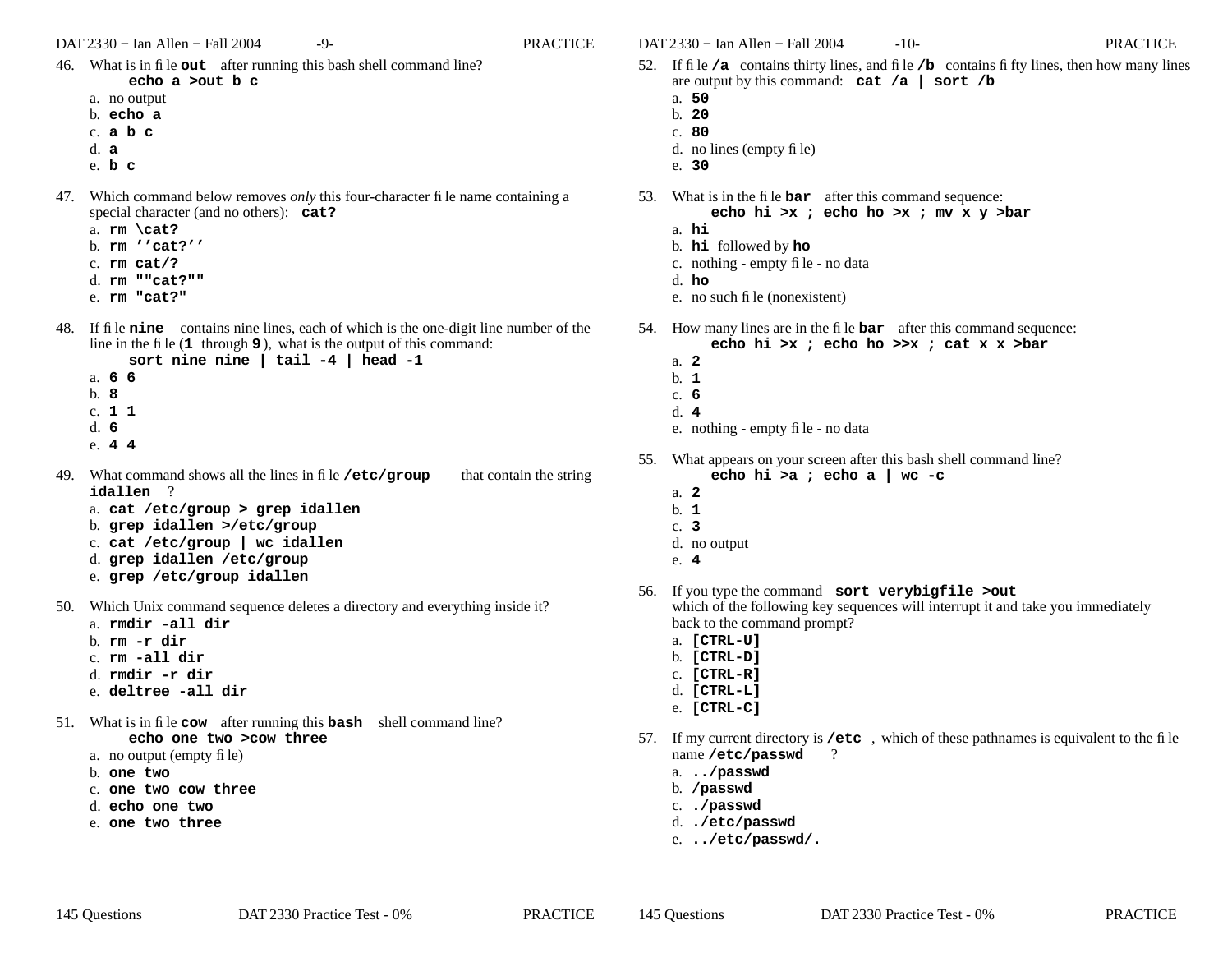DAT 2330 − Ian Allen − Fall 2004 -11- PRACTICE

- 58. Which of the following is true, given this long directory listing from **ls** : **drwxr-x--x 456 ian user 123 May 30 12:35 dir**
	- a. The number 456 is the size of this directory.
	- b. The number 123 is the size in bytes of this directory.
	- c. The number 456 is the inode number of this directory.
	- d. The number 456 is the octal permissions of this directory.
	- e. The number 123 is the count of links (names) this directory has.
- 59. What text is output by this **bash** shell command sequence: **echo cow >foo ; echo dog | head -1 foo**
	- a. **dog**
	- b. **dog** followed by **cow**
	- c. **cow** followed by **dog**
	- d. **cow**
	- e. **foo**
- 60. If directory **/a** contains these seven two-character file names: **aa** , **ab** , **ac** , **ad** , **a?** , **<sup>a</sup>\*** , **a.** , then which shell command below will remove only the single name **a?** from the directory?
	- a. **rm /a/a?**
	- b. **rm /a?**
	- c. **rm /a/a\?**
	- d. **rm /a/a[\*]**
	- e. **rm /a/a\***
- 61. If I am in my home directory named **/home/myhome** and **sub** is an empty subdirectory, what is true after this command line:
	- **touch ./fil ; mv sub/../fil ../myhome/cat**
	- a. there is a second copy of the file **fil** in the file named **cat**
	- b. the command fails because the path **sub/../fil** does not exist
	- c. the directory **sub/..** now has a file named **cat** in it
	- d. the command fails because the path **../myhome/cat** does not exist
	- e. the directory **sub** now contains only a file named **cat**
- 62. Which of the command lines below can generate a non-empty file?
	- a. **grep /a/b /a/b >/a/b**
	- b. **sort -r /a/b >/a/b**
	- c. **cat /a/b >/a/b**
	- d. **tail -5 /a/b >/a/b**
	- e. **ls -i /a/b >/a/b**
- 63. What is in the file **x** after this command sequence:

**echo foo >a ; rm b ; echo bar >>b ; cp a b >x**

- a. nothing empty file no data
- b. **bar**
- c. **foo** followed by **bar**
- d. **foo**
- e. no such file (nonexistent)

DAT 2330 − Ian Allen − Fall 2004 -12- PRACTICE

- 64. How many arguments does the shell pass to this **echo** command: **echo ' one two ' three ' four ' 5'6'**
	- a. Four arguments.
	- b. Six arguments.
	- c. Nine arguments.
	- d. Five arguments.
	- e. One argument.
- 65. In an empty directory, what appears on your screen after this bash command line? **touch a ; ls >wc -l**
	- a. **1**
	- b. no output
	- c. **2**
	- d. **3**
	- e. **0**
- 66. What is the output of this successful command sequence?
	- **cd /home/foo ; touch dir ; mkdir bar ; pwd**
	- a. **/home/foo/dir**
	- b. **/home/foo/dir/bar**
	- c. **/home/foo**
	- d. **/bar**
	- e. **/home/foo/bar**
- 67. What is the output of this successful command sequence?
	- **cd /tmp ; mkdir foo ; mkdir bar ; pwd**
	- a. **/tmp**
	- b. **/tmp/bar**
	- c. **/tmp/foo/bar**
	- d. **/bar**
	- e. **/tmp/foo**
- 68. Which command line below does not show any lines from inside the file **dog** ?
	- a. **sort -r dog**
	- b. **head -3 dog**
	- c. **less dog**
	- d. **ls dog**
	- e. **tail -8 dog**
- 69. How many lines are in file **out** after this bash shell command line? **echo hi >dog >out >cat**
	- a. no output (empty file)
	- b. **1**
	- c. **2**
	- d. **3**
	- e. no such file (file does not exist)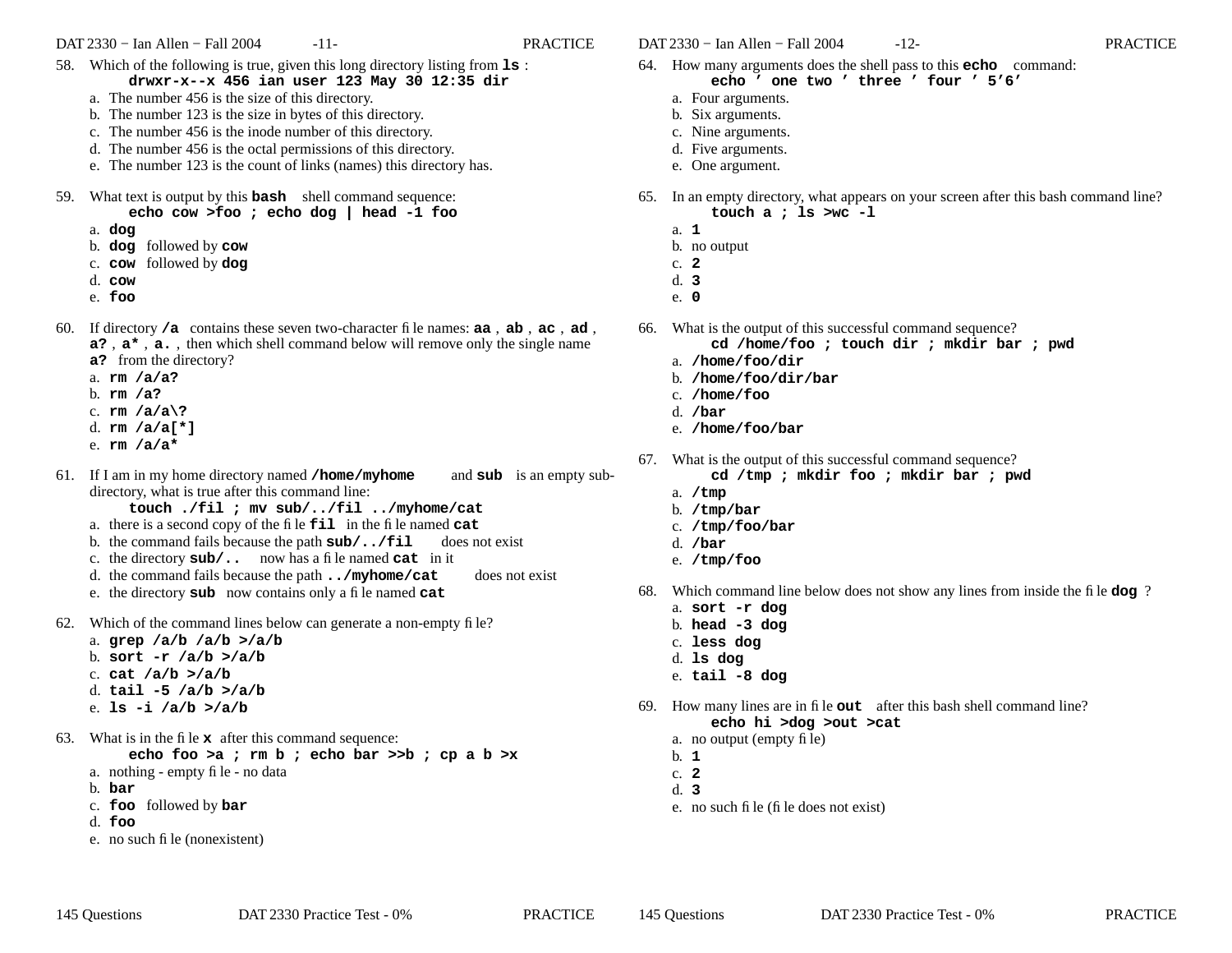DAT 2330 − Ian Allen − Fall 2004 -13- PRACTICE

- 70. Which of the command lines below can generate a non-empty file?
	- a. **sort -r file >file**
	- b. **cat file file file >file**
	- c. **tail -3 file >file**
	- d. **wc -wc file >file**
	- e. **head -5 file >file**
- 71. How many command arguments does the shell pass to this **echo** command: **echo 'It's a bird! It's a plane!'**
	- a. Five arguments.
	- b. One argument.
	- c. Four arguments.
	- d. Two arguments.
	- e. Three arguments.
- 72. Which command below removes *only* this four-character file name containing a special character (and no others): **?abc**
	- a. **rm -r ?abc**
	- b. **rm ""?abc""**
	- c. **rm ''?abc''**
	- d. **rm /?abc**
	- e. **rm "?abc"**
- 73. What command can you use to remove a directory that isn't empty?
	- a. **del -r dir**
	- b. **rmdir -r dir**
	- c. **rm -r dir**
	- d. **deldir -r dir**
	- e. **mv -r dir**
- 74. Which command line below does not show any lines from inside the file **dog** ?
	- a. **tail dog**
	- b. **head dog**
	- c. **less dog**
	- d. **more dog**
	- e. **ls dog**
- 75. In the output of the command **ls -ai** , the one-character name **.** signifies what? a. The current directory.
	- b. A name that is hidden.
	- c. A current file.
	- d. The parent directory.
	- e. A name with an unprintable character.

DAT 2330 − Ian Allen − Fall 2004 -14- PRACTICE

- 76. Given an existing file of yours named **wc** , what is the output of this sequence of three shell commands: **echo hi >wc ; sort wc >wc ; cat wc** a. no output b. **112w c**
	- c. **224w c**
	- d. **113w c**
	- e. **000w c**
- 77. If file **x** contains ten lines, and file **<sup>y</sup>** contains twenty lines, then how many lines are in file **cat** after this sequence of **bash** shell commands:
	- **sort x y >z ; tail -5 y >y ; sort x y z >cat**
	- a. **40**
	- b. **50**
	- c. **45**
	- d. **60**
	- e. no lines (empty file)
- 78. In an empty directory, how many words are in file **out** after this bash shell command line? **touch a ; ls >out**
	- a. **1**
	- b. **2**
	- c. no output (empty file)
	- d. **3**
	- e. **4**
- 79. What appears on your screen after this bash shell command line?
	- **mkdir foo ; rmdir foo | wc -c**
	- a. **1**
	- b. no output
	- c. **0**
	- d. **4**
	- e. **3**
- 80. Which command below removes *only* this four-character file name containing a special character (and no others): **abc\***
	- a. **rm abc\\***
	- b. **rm abc\\\***
	- c. **rm abc\***
	- d. **rm abc//\***
	- e. **rm abc/\***
- 81. How many arguments does the shell pass to this **echo** command:

**echo " 1 2 "three ' 4 ' five"6"**

- a. Four arguments.
- b. Nine arguments.
- c. One argument.
- d. Three arguments.
- e. Five arguments.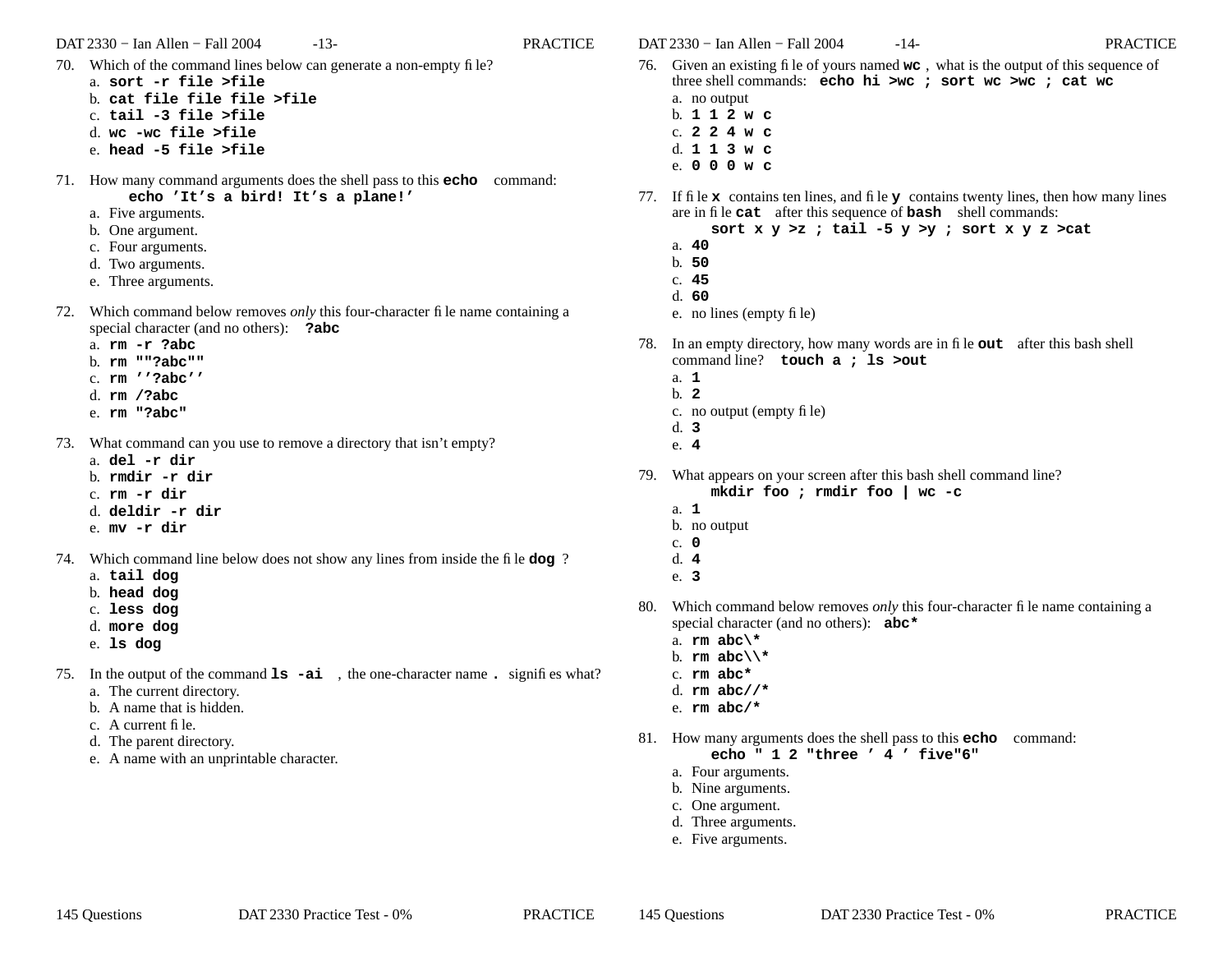- 82. What appears on your screen after this **bash** shell command line? **echo xx >z ; ls z > wc**
	- a. **3**b. **112**c. no output
	- d. **113**
	- e. **2**
- 83. Which one of the following commands will leave **file1** non-empty? a. **wc file1 > file1**
	- b. **sort file1 > file1**
	- c. **cat file1 > file1**
	- d. **head file1 > file1**
	- e. **tail file1 > file1**
- 84. Which command line lists all possible utilities available for editing files?
	- a. **which edit**
	- b. **man edit**
	- c. **finger edit**
	- d. **whereis edit**
	- e. **man -k edit**
- 85. What appears on your screen after this bash shell command line?
	- **echo hi | wc -c**
	- a. **0**b. **3**c. **1**d. no output
	- e. **2**
- 86. Which of the following shell command lines displays only the names in the current directory that are exactly three alphabetic letters long?
	- a. **echo [?][?][?]**
	- b. **echo \*\*\***c. **echo [0-3][0-3][0-3]**
	- d. **echo ???**
	- e. **echo [a-zA-Z][a-zA-Z][a-zA-Z]**
- 87. In an empty directory, how many words are in file **out** after this **bash** shell command line? **touch 1 2 3 2 1 ; ls >out**
	- a. **5**
	- b. no output (empty file)
	- c. **6**
	- d. **3**
	- e. **4**

DAT 2330 − Ian Allen − Fall 2004 -16- PRACTICE

- 88. What appears on your screen after this bash shell command line? **echo hi >a ; cat a | wc -c**
	- a. **4**
		- b. **3**c. no output
	- d. **1**
	- e. **2**

89. If you type the command **sleep 60** which of the following key sequences will interrupt it and take you immediately back to the command prompt?

- a. **[CTRL-R]**
- b. **[CTRL-D]**
- c. **[CTRL-C]**
- d. **[CTRL-U]**
- e. **[CTRL-L]**
- 90. Which command sequence below outputs only lines 11-15 of the 99-line file named **cat** ?
	- a. **head -15 cat | tail -5** b. **tail -15 cat | head -10** c. **head -15 cat | tail -5 cat** d. **head -10 cat | tail -15 cat** e. **tail -10 cat | head -15 cat**
- 91. How many arguments does the shell pass to this **echo** command: **echo 'And it's not hard, it's just logical.'**
	- a. Six arguments.
	- b. Four arguments.
	- c. Five arguments.
	- d. Seven arguments.
	- e. Three arguments.
- 92. If I am in my home directory named **/home/ian** and **mt** is an empty subdirectory, what is true after this command line:

**who >../ian/cat ; cp ./mt/../cat ./mt/../dog**

- a. the command fails because the path **./mt/../cat** does not exist
- b. the directory **mt** is still empty
- c. there is a second copy of the file named **who** in the file **dog**
- d. the directory **mt** now has a file named **dog** in it
- e. the directory **mt** now contains two files
- 93. Which command sequence below outputs only lines 10-15 of the 16-line file named **hex** ?

a. **tail -10 hex | head -16 hex** b. **tail -16 hex | head -10** c. **head -10 hex | tail -15 hex** d. **head -15 hex | tail -6** e. **head -16 hex | tail -5 hex**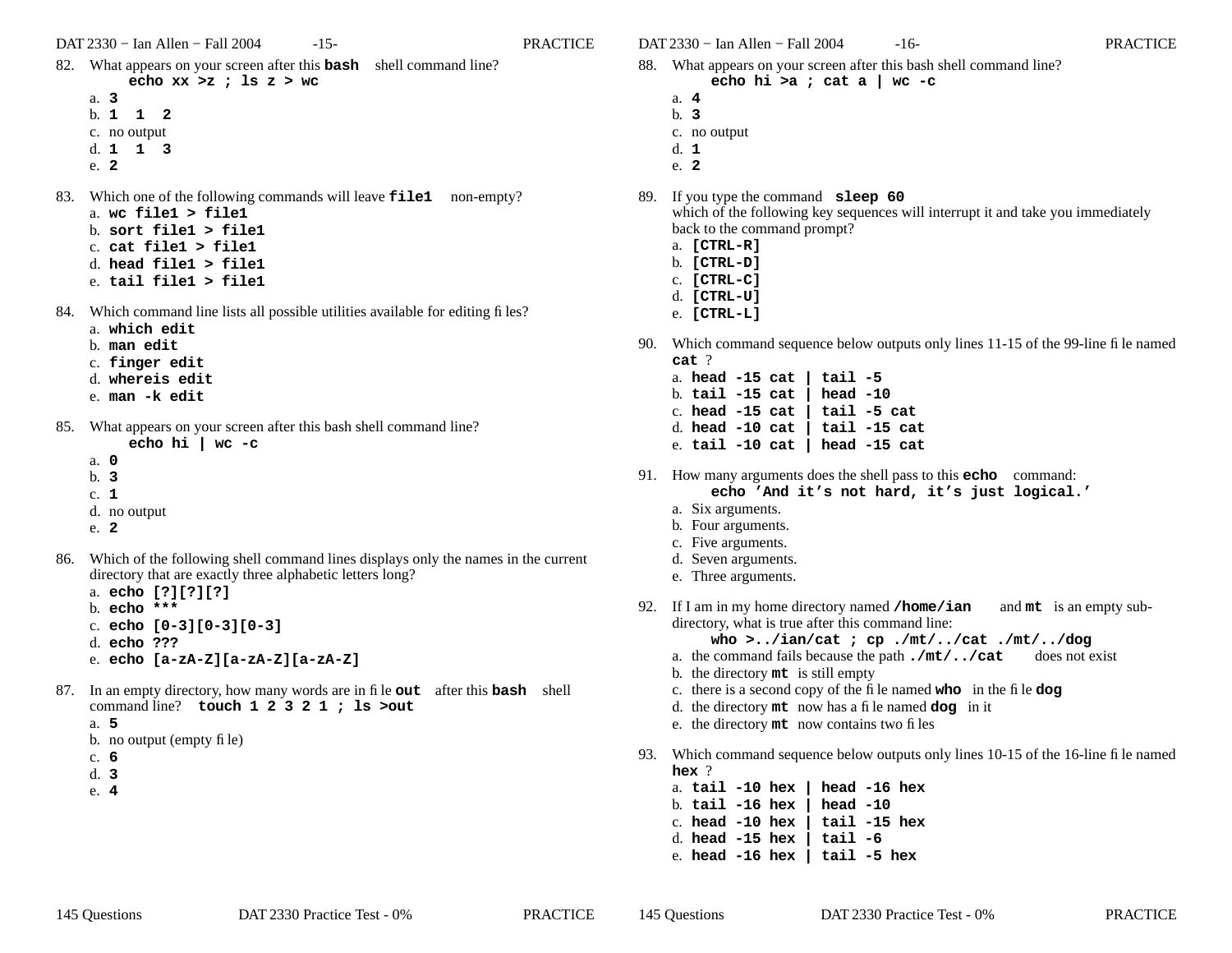- 94. What is the output of this shell command line in an empty directory?
	- **echo \***a. **..**
	- b. no output
	- c. **\***
	- d.**. . .**
	- e. **.**
- 95. If directory **/a** contains these seven two-character file names: **aa** , **ab** , **ac** , **ad** , **a?** , **<sup>a</sup>\*** , **a.** , then which shell command below will remove only the single name

**a\*** from the directory (and no others)?

- a. **rm /a/\***
- b. **rm /a/a\\***
- c. **rm /a/a\***
- d. **rm /a/a?**
- e. **rm /a\***
- 96. If file **foo** contains nine lines, each of which is the number of the line in the file, what is the output of this command:

```
cat foo foo | sort | tail -4 | head -1
a. 4b. 6c. 1d. no output
e. 8
```
- 97. Which command below removes *only* this five-character file name containing a special character (and no others): **date?**
	- a. **rm date\\***
	- b. **rm date\\?**
	- c. **rm ./date?**
	- d. **rm ./date\?**
	- e. **rm date/?**
- 98. Which of the following is true, given this long directory listing from **ls** : **drwxr-x--x 512 ian user 712 May 30 12:35 dir**
	- a. The number 512 is the inode number of this directory.
	- b. The number 512 is the count of links (names) this directory has.
	- c. The number 512 is the size of this directory.
	- d. The number 712 is the inode number of this directory.
	- e. The number 712 is the count of links (names) this directory has.
- 99. Which command sequence outputs inode/filename pairs for names in the working directory, sorted by inode number?
	- a. **ls -node | sort -n**
	- b. **echo \* | sort -n**
	- c. **ls | sort -i**
	- d. **ls -ia | sort -n** e. **echo -i \* > sort**
- DAT 2330 − Ian Allen − Fall 2004 -18- PRACTICE
- 100. How many arguments and options are there to the command:
	- **wc -wc /sort**
	- a. A three-letter file name and a **/sort** switch option argument.
	- b. Two arguments, no options.
	- c. Two command line arguments, one of which contains two bundled options.
	- d. Two arguments, one of which is a single option and the other is a pathname.
	- e. Two options, no arguments.
- 101. Which command line lists all possible utilities available for sorting files?
	- a. **grep /etc/passwd sort**
	- b. **man | grep sort**
	- c. **grep sort /etc/passwd**
	- d. **man -k sort**
	- e. **man sort**
- 102. Which command below is the best way to find a line containing a question mark (**?** ) in the file **/etc/passwd** ?
	- a. **grep ? >/etc/passwd**
	- b. **grep ./? /etc/passwd**
	- c. **grep /etc/passwd ./?**
	- d. **grep '?' /etc/passwd**
	- e. **grep ? /etc/passwd**
- 103. In the output of the command **ls -a** , <sup>a</sup> dot that begins a name signifies what?
	- a. A current file.
	- b. A name with an unprintable character.
	- c. A name that is hidden.
	- d. The current directory.
	- e. The parent directory.
- 104. Which command line lists all possible utilities available for compiling programs?
	- a. **man compile**
	- b. **grep /etc/\* compile**
	- c. **grep compile /etc/\***
	- d. **man \* | grep compile**
	- e. **apropos compile**
- 105. In an empty directory, how many arguments are passed to the **cat** command in this **bash** command line? **date >a1 ; touch a2 ba ca ; cat a\***
	- a. **2**
	- b. **1**
	- c. none
	- d. **4**
	- e. **3**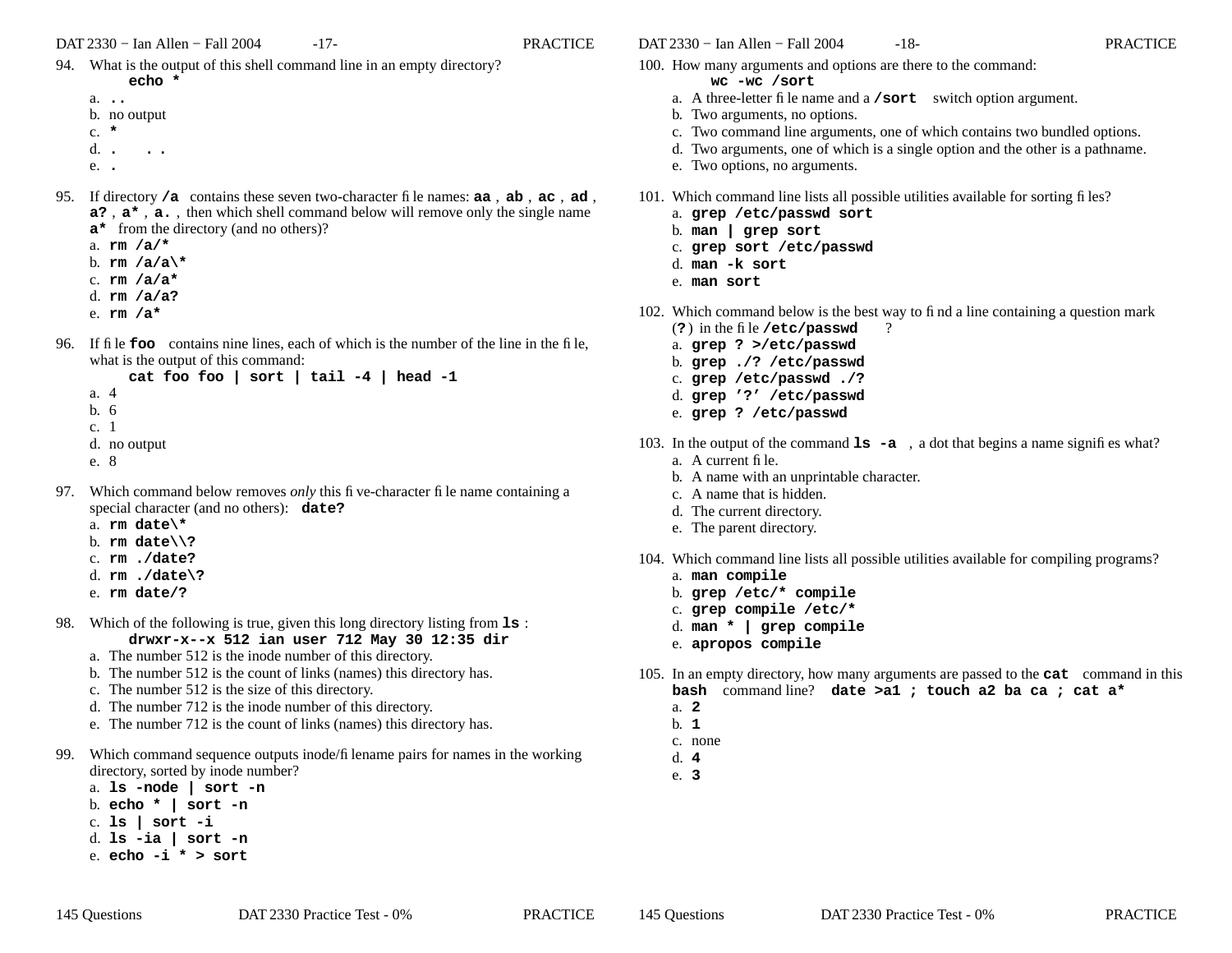106. What appears on your screen after this bash shell command line?

#### **echo hi >a ; ls a > wc**

- a. **2**b. no output c. **3**d. **113**e. **112**
- 107. If file **nine** contains nine lines, each of which is the one-digit line number of the line in the file (**<sup>1</sup>** through **9** ), what is the output of this command:

|      |        |  |  | sort nine nine nine   tail $-3$   head $-1$ |  |  |
|------|--------|--|--|---------------------------------------------|--|--|
| a. 9 |        |  |  |                                             |  |  |
|      | b. 777 |  |  |                                             |  |  |
| c. 8 |        |  |  |                                             |  |  |
| d. 7 |        |  |  |                                             |  |  |
|      | $-1$   |  |  |                                             |  |  |

- e. **111**
- 108. How many arguments and options are there to the command:

## **ls -li foobar**

- a. Two arguments, no options.
- b. Two options, no arguments.
- c. One argument, no options.
- d. Two arguments, one of which is a single option and the other is a pathname.
- e. Two command line arguments, one of which contains two bundled options.
- 109. If /bin/bash is a file name, which of the following pathnames always leads to the same file?
	- a. **./bin/bash**
	- b. **/bin/../bin/bash**
	- c. **/bin/../bash**
	- d. **/bin/bin/../bash**
	- e. **/bin/bash/.**
- 110. What is the output of this command sequence:
	- **echo foo >file ; echo bar | sort file**
	- a. an error message
	- b. **bar** followed by **foo**
	- c. **bar**
	- d. **foo**
	- e. **foo** followed by **bar**
- 111. What is in the file **out** after this command sequence:

**echo hi >x ; echo ho >>x ; cp x y >out**

- a. **hi**
- b. no such file (nonexistent)
- c. nothing empty file no data
- d. **ho**
- e. **hi** followed by **ho**

DAT 2330 − Ian Allen − Fall 2004 -20- PRACTICE

- 112. What is the output of this sequence of three shell commands:
	- **echo hi >wc ; ls wc >wc ; wc wc** a. **112w c**
	- b. **113w c** c. no output
	- d. **000w c**
	- e. **224w c**
- 113. If **foo** is a sub-directory that contains only the file **single** , what happens after this command: **mv ./foo/single foo/../double**
	- a. the command fails because the name **foo/../double** does not exist
	- b. the directory **foo** now contains only a file named **double**
	- c. the directory **foo** is now empty
	- d. the command fails because the name **double** does not exist
	- e. there is a second copy of the file **single** in the file named **double**
- 114. If you type the command **grep pattern**

which of the following key sequences will send an EOF and take you immediately back to the command prompt?

- a. **[CTRL-C]**
- b. **[CTRL-R]**
- c. **[CTRL-U]**
- d. **[CTRL-D]**
- e. **[CTRL-L]**
- 115. Which command below removes *only* this five-character file name containing a special character (and no others): **\*test**
	- a. **rm ./\*test**
	- b. **rm "\*test"**
	- c. **rm ''\*test''**
	- d. **rm ./\\\*test**
	- e. **rm \\\*test**
- 116. Which command below removes *only* this five-character file name containing a special character (and no others): **yy?yy**
	- a. **rm yy\?yy**
	- b. **rm yy?yy**
	- c. **rm yy//?yy**
	- d. **rm yy/?yy**
	- e. **rm yy\\?yy**
- 117. What appears on your screen after this bash shell command line?

**echo hi >a ; cp a b | wc -c**

- a. **3**
- b. **2**
- c. no output
- d. **0**
- e. **1**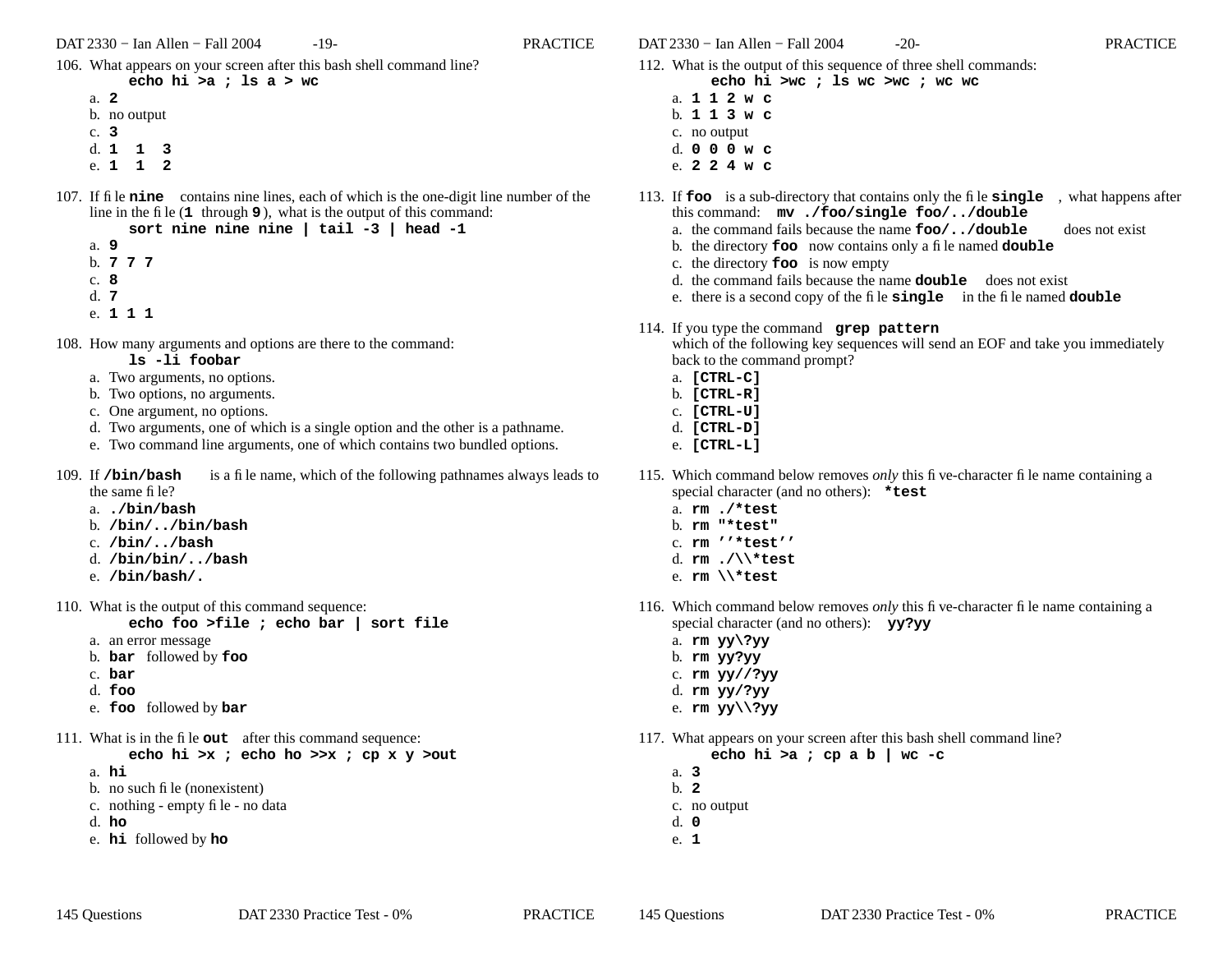**touch ./x/fil ; mv x/./fil x/../../me/./y**

- a. the command fails because the path **x/../../me** does not exist
- b. the directory **x** now contains only a file named **y**
- c. there is a second copy of the file **fil** in the file named **y**
- d. the command fails because the path **x/./fil** does not exist
- e. the directory **x** is still empty
- 119. Which command line displays the contents of the Unix **passwd** file one page at a time?
	- a. **/etc/passwd | more**
	- b. **more /etc/passwd**
	- c. **/etc/passwd >more**
	- d. **more | /etc/passwd**
	- e. **cat /etc/passwd >more**
- 120. How many arguments does the shell pass to this **echo** command:
	- **echo " one '2 three' 4 "five 6 ' 7 "8 ' >out**
	- a. Two arguments.
	- b. Five arguments.
	- c. Three arguments.
	- d. Four arguments.
	- e. Six arguments.
- 121. If I am in my home directory named **/home/alleni** and **empty** is an empty sub-directory, what is true after this command line:

**date >./cat ; mv empty/../cat ../alleni/dog**

- a. the command fails because the path **../alleni/dog** does not exist
- b. there is a second copy of the file **cat** in the file named **dog**
- c. the directory **empty** now contains only a file named **dog**
- d. the directory **empty/..** now has a file named **dog** in it
- e. the command fails because the path **empty/../cat** does not exist
- 122. Given an existing file of yours named **/a/x** , what is the output of this sequence of three shell commands:

**echo hi >/a/x ; sort /a/x >/a/x ; wc /a/x**

- a. **000/ a/x**
- b. **224/ a/x**
- c. no output
- d. **112/ a/x**
- e. **113/ a/x**
- 123. Which of these statements is true?
	- a. To erase an entire line of typing, type **[ALT]-[DELETE]** .
	- b. To telnet to ACADUNIX from outside the College, use the name **acadunix.algonquin** .
	- c. To indicate End-of-File (no more input) to a program, type **[CONTROL]-[D]** .
	- d. The **file** command creates a new, empty file in the current directory
	- e. To interrupt a Unix process from the keyboard, type **[CONTROL]-[D]** .

DAT 2330 − Ian Allen − Fall 2004 -22- PRACTICE

124. What command shows all the lines in file **foo** that contain the string **bar** ?

- a. **cat foo > grep bar**
- b. **grep bar foo**
- c. **grep foo bar**
- d. **grep bar >foo**
- e. **grep cat foo bar**
- 125. What appears on your screen after this **bash** shell command line?
	- **echo hi >ls ; cat ls > wc**
	- a. no output
	- b. **ls**
	- c. **113**
	- d. **hi**
	- e. **112**
- 126. If my current directory is **/home** , which of these pathnames is equivalent to the pathname **/home/a/b/c** ?
	- a. **/a/b/c**
	- b. **./a/b/c**
	- c. **./home/a/b/c**
	- d. **../home/b/c**
	- e. **../a/b/c**
- 127. Which of the command lines below can generate a non-empty file?
	- a. **sort /a/b >/a/b**
	- b. **head -5 /a/b >/a/b**
	- c. **wc -l /a/b >/a/b**
	- d. **tail /a/b >/a/b**
	- e. **cat /a/b /a/b /a/b >/a/b**
- 128. How many arguments and options are there to the command:
	- **ls -al /etc**
	- a. A three-letter file name and an **/etc** switch option.
	- b. Two options, no arguments.
	- c. Two arguments, one of which is a single option and the other is a pathname.
	- d. Two arguments, no options.
	- e. Two command line arguments, one of which contains two bundled options.
- 129. Which of the command lines below can generate a non-empty file?
	- a. **grep pattern file >file**
	- b. **touch file >file**
	- c. **sort -r file file >file**
	- d. **ls -ls file >file**
	- e. **head -1 file >file**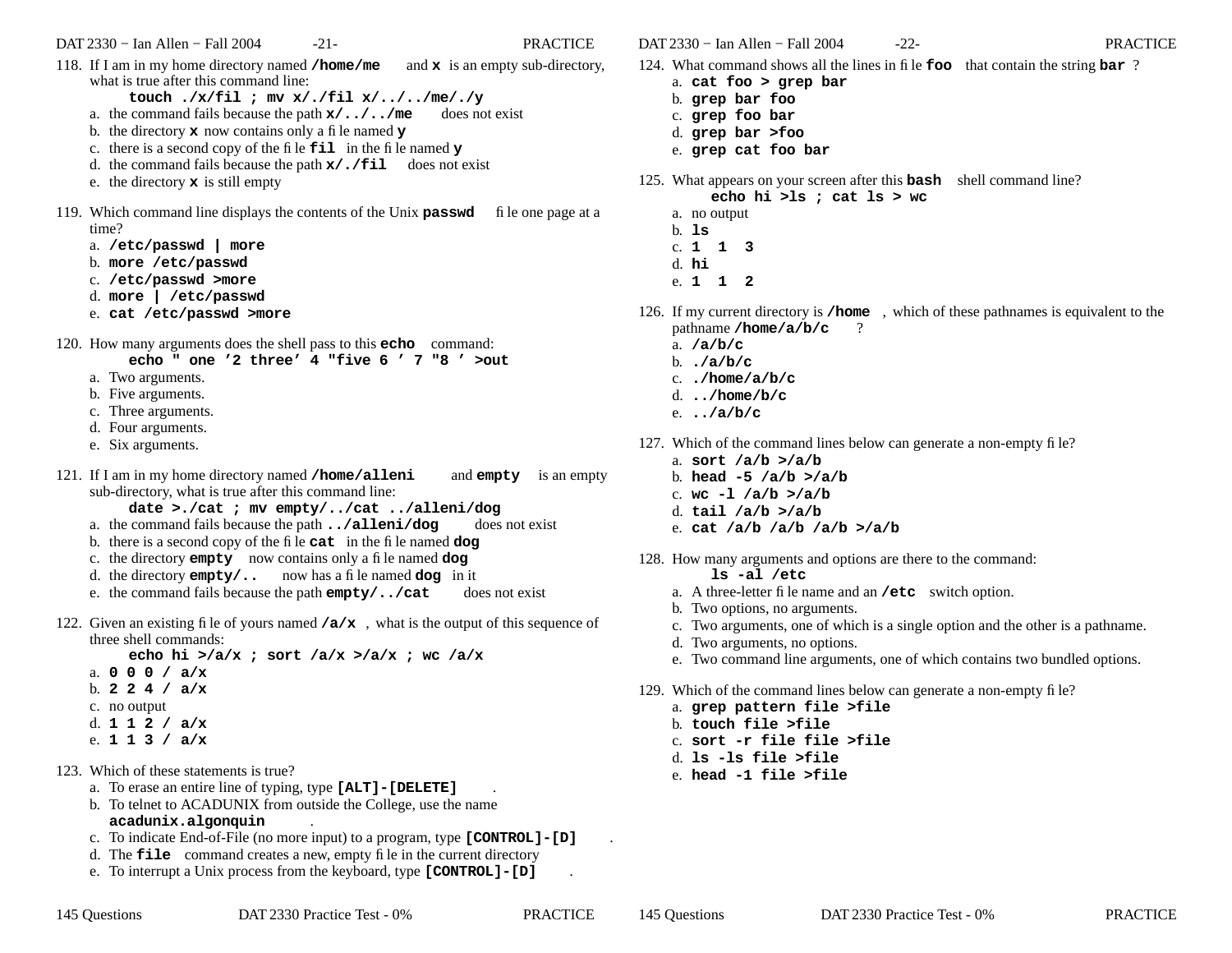- 130. If **cow** is a sub-directory that contains only the file **dog** , what happens after this command: **mv cow/dog cow/././cat**
	- a. the command fails because the name **cat** does not exist
	- b. the directory **cow** now contains only a file named **cat**
	- c. there is a second copy of the file **dog** in the file named **cat**
	- d. the directory **cow** is now empty
	- e. the command fails because the name **cow/././cat** does not exist

131. What appears on your screen after this bash shell command line?

- **echo hi >out | wc -c**
- a. **2**
- b. **3**
- c. **1**
- d. no output
- e. **0**
- 132. Which command below sorts *only* this five-character file name containing a special character (and no others): **xx?xx**
	- a. **sort xx/?xx**
	- b. **sort ''xx?xx''**
	- c. **sort ""xx?xx""**
	- d. **sort xx?xx**
	- e. **sort "xx?xx"**
- 133. Which command sequence outputs inode/filename pairs for names in the current directory, sorted by inode number?
	- a. **ls -i \* > sort -n**
	- b. **ls -node \* > sort -n**
	- c. **ls -ai | sort -n**
	- d. **ls ./\* | sort -node**
	- e. **sort -n | ls -ai**
- 134. What is true about this bash shell command line?
	- **date >ls ; ls -ls ls >wc**
	- a. The file **wc** has one line in it.
	- b. The shell finds and executes three different commands.
	- c. The **wc** command counts the output of the **ls** command.
	- d. The **ls** command is executed more than once.
	- e. The **ls** command receives the output of **date** on standard input.
- 135. What text is output by this **bash** shell command sequence:

# **echo dog >out ; echo cat | sort out**

- a. **out**
- b. **dog**
- c. **dog** followed by **cat**
- d. **cat**
- e. **cat** followed by **dog**

DAT 2330 − Ian Allen − Fall 2004 -24- PRACTICE

- 136. In an empty directory, how many arguments are passed to the **rm** command in this **bash** command line? **date >a1 ; touch a2 ba ca >all ; rm a\***
	- a. **4**
	- b. **2**c. **3**
	- d. **1**
	- e. none
- 137. How can you ask the **bash** (Linux) shell to complete commands or file names for you?
	- a. Type **[CONTROL]-[C]** and the shell will present a menu of commands.
	- b. Push key **F1** and the system will present a menu of commands.
	- c. You can type the first part of the command or file name and press the **ALT** key.
	- d. You can type the first part of the command or file name and press the **TAB** key.
	- e. Type **[CONTROL]-[D]** and the shell will present a menu of commands.
- 138. In an empty directory, how many words are in file **cow** after this **bash** shell command line? **touch dog dog cat ; ls >cow**
	- a. **4**
	- b. **3**
	- c. no output (empty file)
	- d. **2**
	- e. **1**
- 139. How many arguments and options are there to the command:
	- **ls -ls /cat**
	- a. Two arguments, no options.
	- b. Two arguments, one of which is a single option and the other is a pathname.
	- c. A three-letter file name and a **/cat** switch option argument.
	- d. Two command line arguments, one of which contains two bundled options.
	- e. Two options, no arguments.
- 140. Which of these statements is true?
	- a. To erase an entire line of typing, type [CONTROL]-[E].
	- b. To indicate End-of-File (no more input), type [CONTROL]-[E].
	- c. Unix commands must be entered in lower-case letters.
	- d. You can only login to Unix once per userid; you cannot be logged in to the same machine twice.
	- e. Unix commands can be entered in upper-case or lower-case letters; they are equivalent.
- 141. If you type the command **cat**

which of the following key sequences will send an EOF and take you immediately back to the command prompt?

- a. **[CTRL-D]**
- b. **[CTRL-U]**
- c. **[CTRL-C]**
- d. **[CTRL-R]**
- e. **[CTRL-L]**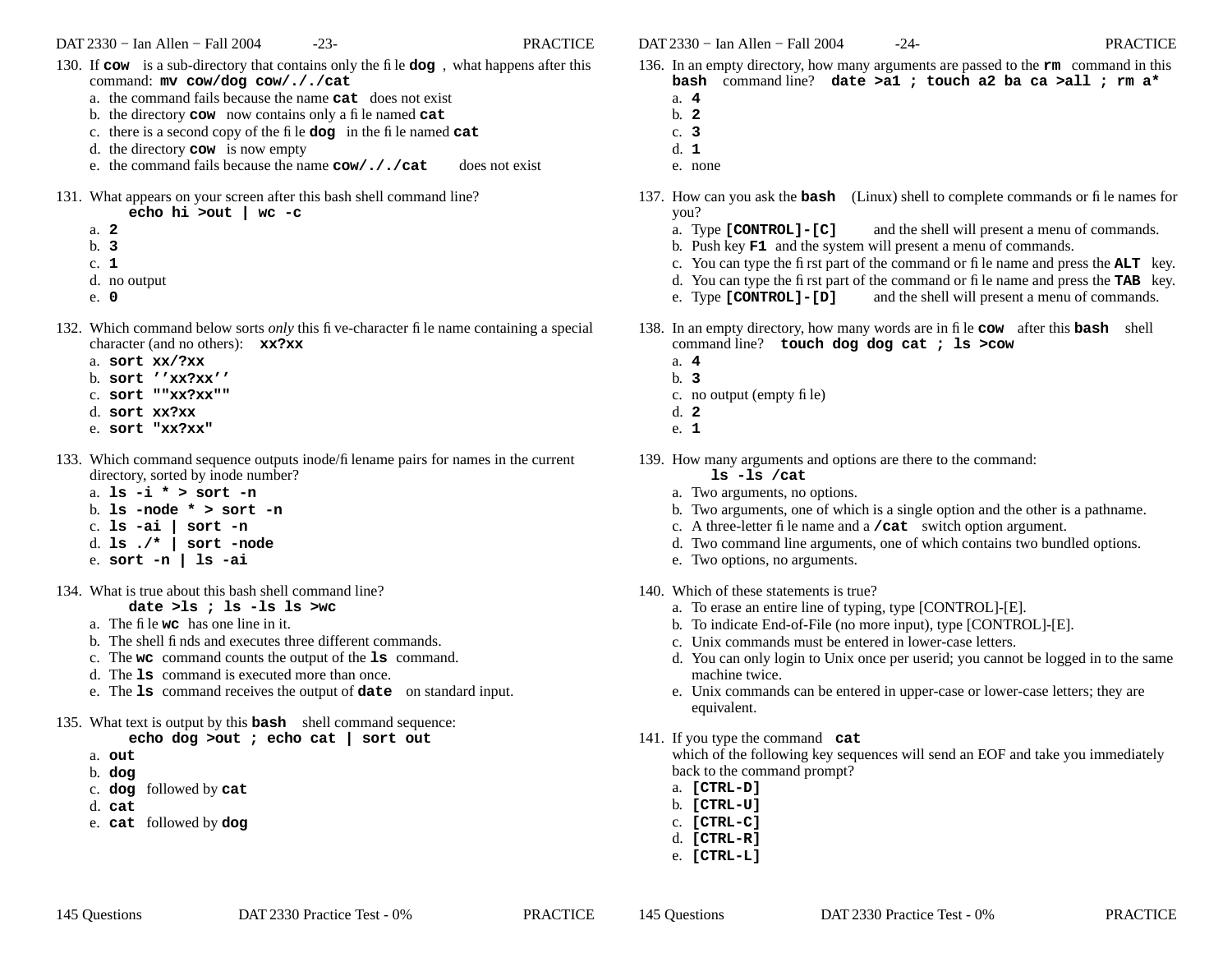142. If you type the command **echo 'missing quote** which of the following key sequences will interrupt it and take you immediately back to the command prompt?

- a. **[CTRL-L]**
- b. **[CTRL-D]**
- c. **[CTRL-R]**
- d. **[CTRL-C]**
- e. **[CTRL-U]**

143. What is the output of this shell command line in an empty directory? **ls \***

- a. **\***
- b. **.**
- c.**. . .**
- d. no output
- e. an error message from **ls** saying **\*** does not exist

## 144. Which command below is the best way to find a line containing an asterisk (**\*** ) in

- the file named **foo** ?
- a. **grep foo [\*]** b. **grep foo "\*"**
- c. **grep '\*' foo**
- d. **grep \* foo**
- e. **grep ./\* foo**
- 145. How many command arguments does the shell pass to this **echo** command: **echo 'It's a bird! No! It's a plane!'**
	- a. Two arguments.
	-
	- b. Five arguments.
	- c. One argument. d. Three arguments.
	- e. Four arguments.